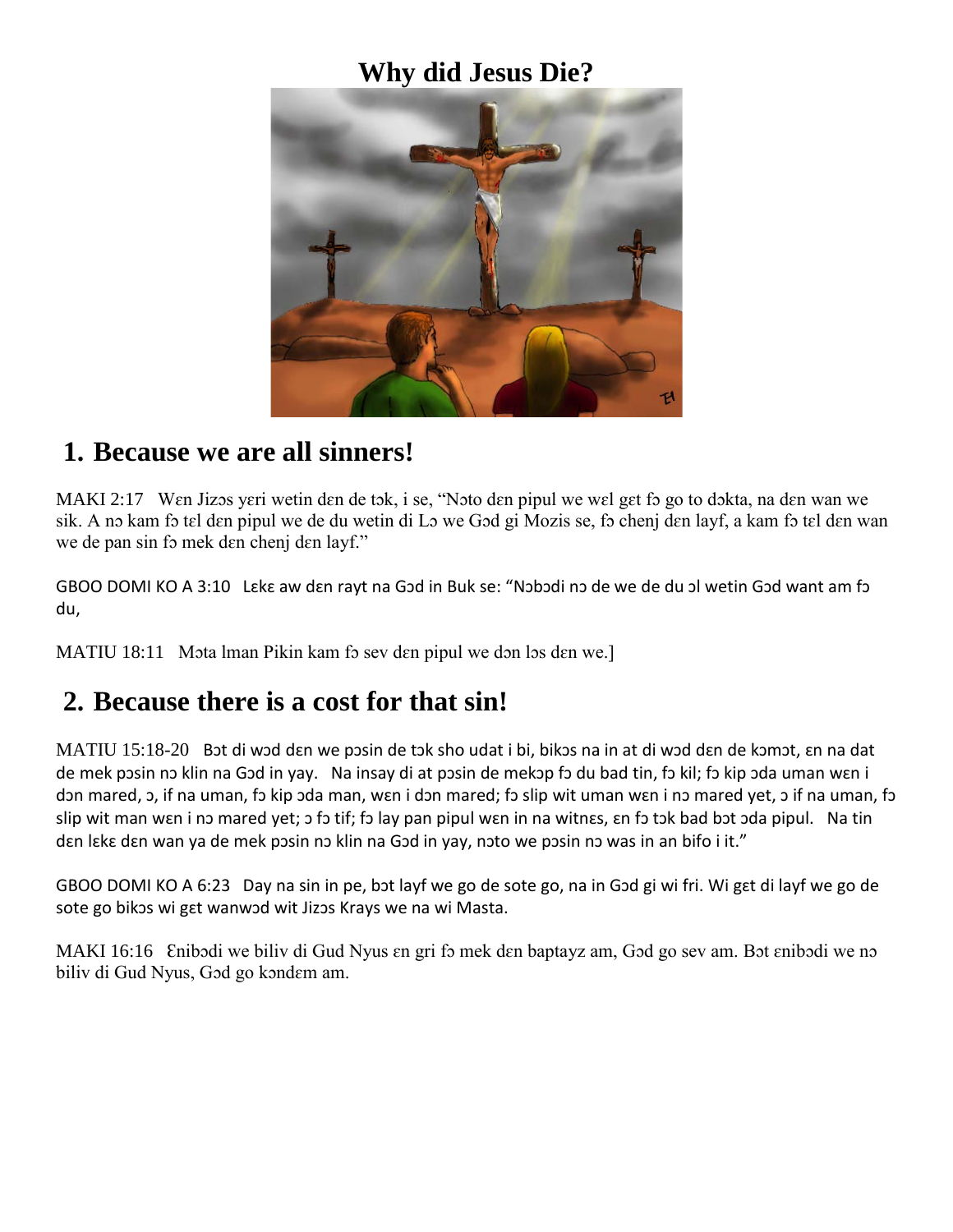

**There is a cost for sin!**

# **3. Because Jesus died and paid for our sins on the cross!**

MATIU 1:21 Meri go bɔn bɔy pikin ɛn yu go kɔl di pikin Jizɔs; bikɔs i go sev Gɔd in pipul dɛn frɔm dɛn sin."

GBOO DOMI KO A 5:8 Bot God don sho wi aw i lɛk wi bikos pan ol we sin bin plɛnti na wi layf, Krays day fo wi.

CHƆN 3:16 Gɔd so lɛk mɔta lman dat i gi in wan gren Pikin we i lɛk; so dat ɛnibɔdi we biliv pan am nɔ go day, bɔt i go gɛt layf we go de sote go.

MATIU 18:11 Mota lman Pikin kam fo sev den pipul we don los den we.

### **4. Salvation is a free gift, not by good works. You must take God's word for it, and trust Jesus alone!**

CHISƆSI 'A SƆ MƆƐ NU 4:12 Nɔbɔdi nɔ de na wɔl we ebul sev pɔsin; na Jizɔs nɔmɔ ebul sev pɔsin."

GBOO ƐFISƆSI KO A 2:8-9 Nɔto una sev unasɛf, bɔt na bikɔs una biliv pan Jizɔs Krays mek, we Gɔd lɛk una wit lɛk we una nɔ fit fɔ gɛt, i sev una. Una nɔ gɛt natin fɔ tek bost, bikɔs nɔto ɛni tin we una du, sev una.

TAITƆSI 3:5 i sev wi; ɛn nɔto fɔseka ɛni gud tin we wi bin dɔn du mek i du so, bɔt na bikɔs i sɔri fɔ wi, na dat mek i mek in Spirit klin wi layf ɛn gi wi nyu spirit ɛn nyu layf.

# **5. We must put our faith and trust in Christ alone!**

MAKI 9:23 Jizos aks di man se, "Wetin du yu aks mi if a ebul men yu pikin? Posin we biliv pan God ebul fo du ɛni tin."

MAKI 1:15 I bin de se, "Di tɛm dɔn rich. Di tɛm we Gɔd go rul wi, dɔn kam klos. Una tap fɔ du dɛn bad tin we una de du ɛn biliv di Gud Nyus."